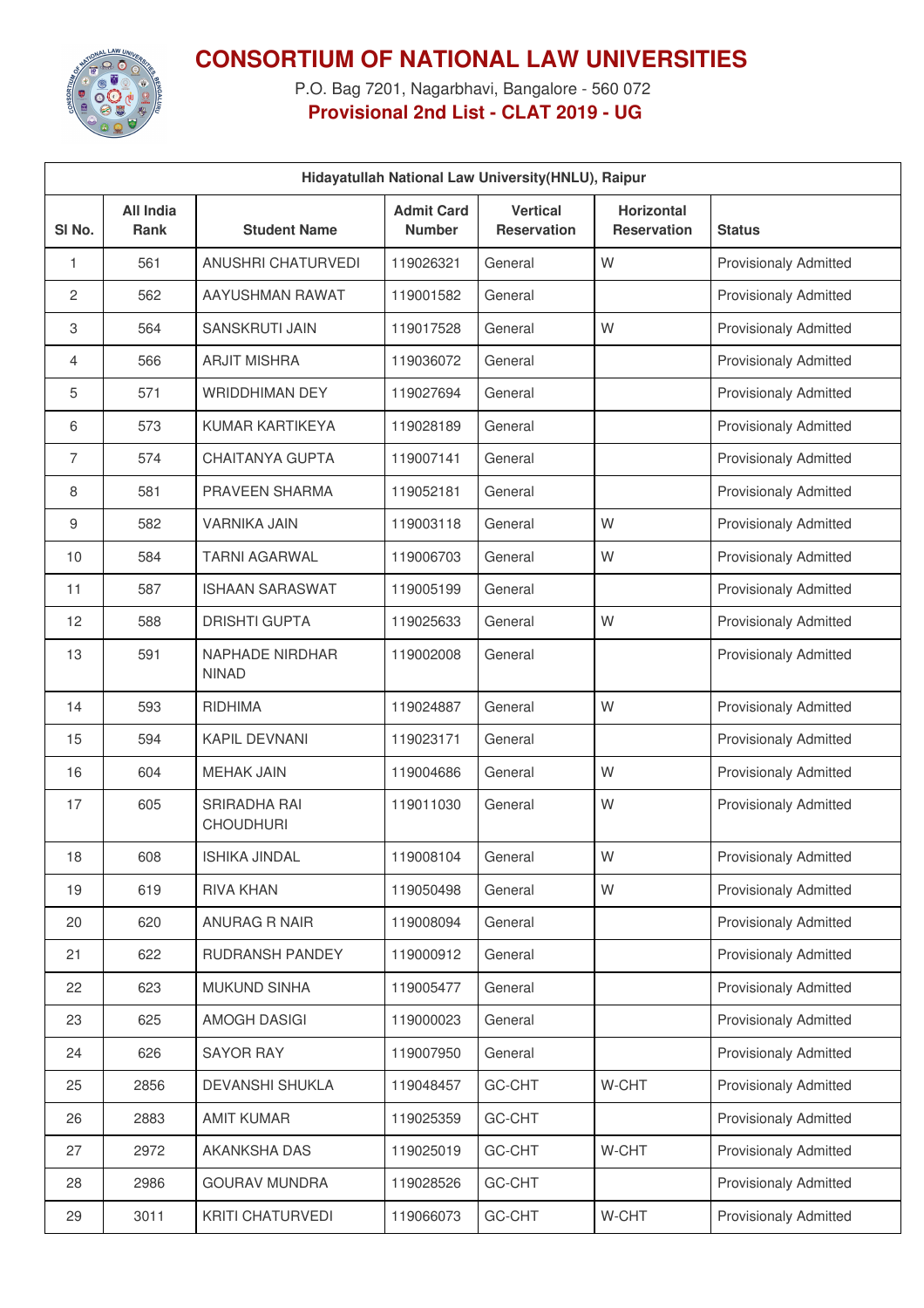| Hidayatullah National Law University(HNLU), Raipur |                                 |                                        |                                    |                                       |                                         |                              |  |  |
|----------------------------------------------------|---------------------------------|----------------------------------------|------------------------------------|---------------------------------------|-----------------------------------------|------------------------------|--|--|
| SI <sub>No.</sub>                                  | <b>All India</b><br><b>Rank</b> | <b>Student Name</b>                    | <b>Admit Card</b><br><b>Number</b> | <b>Vertical</b><br><b>Reservation</b> | <b>Horizontal</b><br><b>Reservation</b> | <b>Status</b>                |  |  |
| 30                                                 | 3056                            | <b>VAISHALI JESWANI</b>                | 119047985                          | GC-CHT                                | W-CHT                                   | <b>Provisionaly Admitted</b> |  |  |
| 31                                                 | 7305                            | <b>TIYASHA ROY</b>                     | 119016963                          | <b>SC</b>                             | W                                       | <b>Provisionaly Admitted</b> |  |  |
| 32                                                 | 7545                            | PIYUSH RATHORE                         | 119013875                          | <b>SC</b>                             |                                         | <b>Provisionaly Admitted</b> |  |  |
| 33                                                 | 7565                            | <b>JATIN</b>                           | 119050333                          | <b>SC</b>                             |                                         | <b>Provisionaly Admitted</b> |  |  |
| 34                                                 | 7786                            | <b>MANSI PIPAL</b>                     | 119026768                          | SC                                    | W                                       | <b>Provisionaly Admitted</b> |  |  |
| 35                                                 | 9151                            | AISHWARYA LAKHE                        | 119073538                          | OBC-CHT                               | W-CHT                                   | <b>Provisionaly Admitted</b> |  |  |
| 36                                                 | 11121                           | <b>SOPHIA SWEETY</b><br><b>HEMBROM</b> | 119026369                          | <b>ST</b>                             | W                                       | <b>Provisionaly Admitted</b> |  |  |
| 37                                                 | 11376                           | <b>AKSHANT MEENA</b>                   | 119015851                          | <b>ST</b>                             |                                         | <b>Provisionaly Admitted</b> |  |  |
| 38                                                 | 11488                           | <b>ASTHA JOSHI</b>                     | 119070277                          | <b>ST</b>                             | W                                       | <b>Provisionaly Admitted</b> |  |  |
| 39                                                 | 11822                           | <b>SHIVAM RAWAT</b>                    | 119023102                          | <b>ST</b>                             |                                         | <b>Provisionaly Admitted</b> |  |  |
| 40                                                 | 14663                           | <b>ANSHUL CHOUDHARY</b>                | 119035055                          | General                               | PWD*, W                                 | <b>Provisionaly Admitted</b> |  |  |
| 41                                                 | 27787                           | <b>SHIVANI DAHARIA</b>                 | 119007460                          | SC-CHT                                | W-CHT                                   | <b>Provisionaly Admitted</b> |  |  |
| 42                                                 | 28022                           | <b>SUCHI RAMTEKE</b>                   | 119017154                          | <b>SC-CHT</b>                         | W-CHT                                   | <b>Provisionaly Admitted</b> |  |  |
| 43                                                 | 40764                           | NIVEDITA MANDAVI                       | 119034706                          | ST-CHT                                | W-CHT                                   | <b>Provisionaly Admitted</b> |  |  |
| 44                                                 | 40787                           | <b>BHAVNA DHRUW</b>                    | 119007109                          | ST-CHT                                | W-CHT                                   | <b>Provisionaly Admitted</b> |  |  |
| 45                                                 | 41265                           | <b>ARPIT DHRUW</b>                     | 119054080                          | ST-CHT                                |                                         | <b>Provisionaly Admitted</b> |  |  |
| 46                                                 | 41701                           | <b>ANUKRITI DARRO</b>                  | 119052627                          | ST-CHT                                | W-CHT                                   | <b>Provisionaly Admitted</b> |  |  |
| 47                                                 | 41871                           | <b>SHUBHAM TIRKEY</b>                  | 119047814                          | ST-CHT                                |                                         | <b>Provisionaly Admitted</b> |  |  |

## **Status of provisionally admitted students in the first list - UG**

| Hidayatullah National Law University (HNLU), Raipur |                                 |                            |                                    |                                       |                                         |                              |  |  |
|-----------------------------------------------------|---------------------------------|----------------------------|------------------------------------|---------------------------------------|-----------------------------------------|------------------------------|--|--|
| SI No.                                              | <b>All India</b><br><b>Rank</b> | <b>Student Name</b>        | <b>Admit Card</b><br><b>Number</b> | <b>Vertical</b><br><b>Reservation</b> | <b>Horizontal</b><br><b>Reservation</b> | <b>Status</b>                |  |  |
|                                                     | 329                             | UTKARSH PRATAP SINGH       | 119028723                          | General                               |                                         | Vacant                       |  |  |
| 2                                                   | 333                             | YASH TAYAL                 | 119065800                          | General                               |                                         | Vacant                       |  |  |
| 3                                                   | 350                             | <b>BALAKUMARAN MOORTHI</b> | 119075795                          | General                               |                                         | Vacant                       |  |  |
| 4                                                   | 359                             | RAMESHWAR MANAV            | 119000679                          | General                               |                                         | Vacant                       |  |  |
| 5                                                   | 364                             | PRARTHANA GUPTA            | 119015602                          | General                               | W                                       | Vacant                       |  |  |
| 6                                                   | 374                             | <b>ADITYA PANDEY</b>       | 119028844                          | General                               |                                         | <b>Provisionaly Admitted</b> |  |  |
| $\overline{7}$                                      | 376                             | ABHIRAAM SHUKLA            | 119040430                          | General                               |                                         | Sought Upgradation           |  |  |
| 8                                                   | 400                             | POOJA PANDEY               | 119012699                          | General                               | W                                       | Sought Upgradation           |  |  |
| 9                                                   | 401                             | <b>AJANE NINAD SUNIL</b>   | 119007618                          | General                               |                                         | Sought Upgradation           |  |  |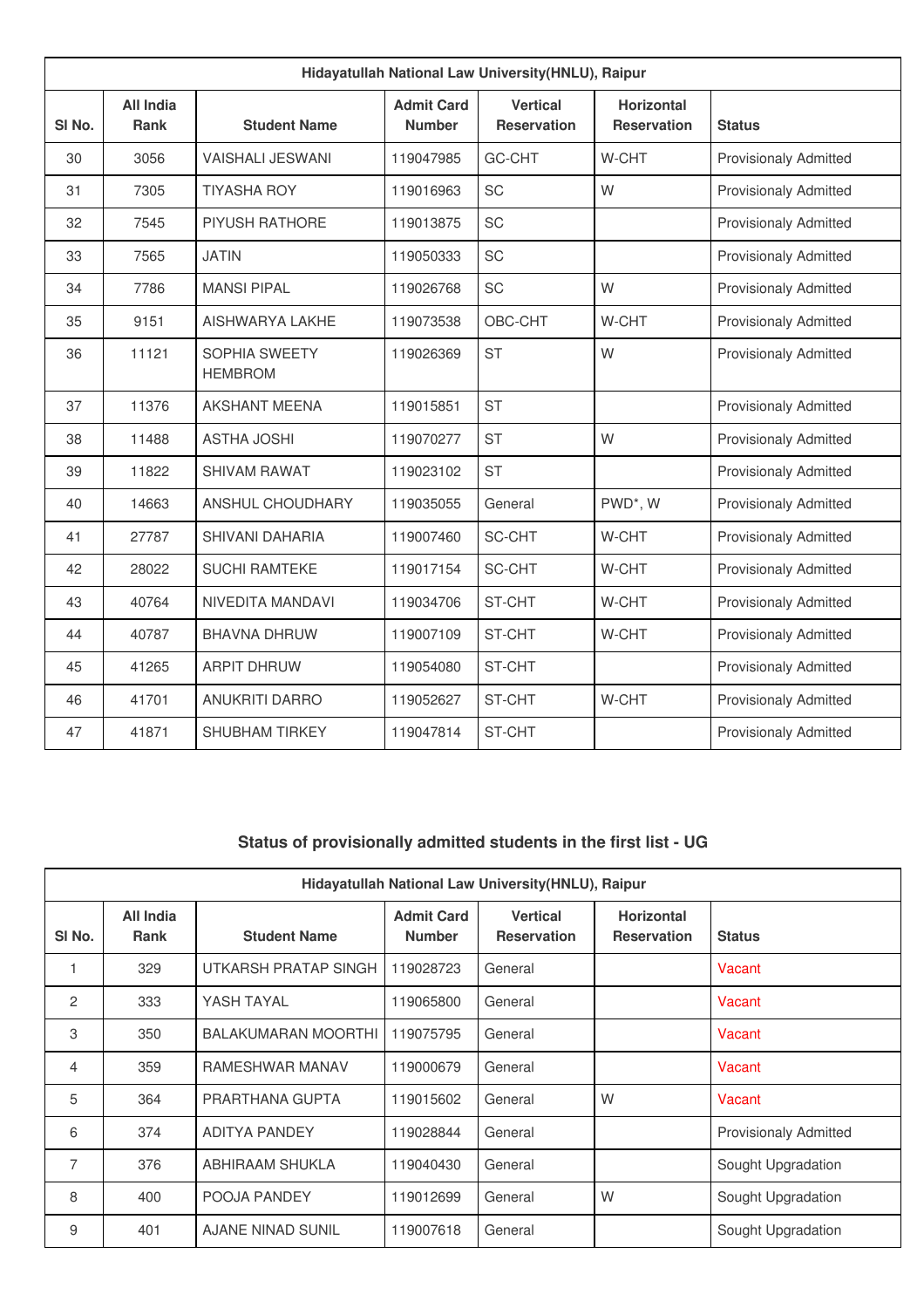| Hidayatullah National Law University(HNLU), Raipur |                                 |                            |                                    |                                       |                                         |                              |  |  |
|----------------------------------------------------|---------------------------------|----------------------------|------------------------------------|---------------------------------------|-----------------------------------------|------------------------------|--|--|
| SI No.                                             | <b>All India</b><br><b>Rank</b> | <b>Student Name</b>        | <b>Admit Card</b><br><b>Number</b> | <b>Vertical</b><br><b>Reservation</b> | <b>Horizontal</b><br><b>Reservation</b> | <b>Status</b>                |  |  |
| 10                                                 | 409                             | <b>MAHAK SHINGHAL</b>      | 119004026                          | General                               | W                                       | Sought Upgradation           |  |  |
| 11                                                 | 412                             | <b>MOHIT AGRAWAL</b>       | 119012458                          | General                               |                                         | Vacant                       |  |  |
| 12                                                 | 418                             | <b>ARYAN JAIN</b>          | 119016250                          | General                               |                                         | Vacant                       |  |  |
| 13                                                 | 425                             | ADITYA MAHESHWARI          | 119009705                          | General                               |                                         | Vacant                       |  |  |
| 14                                                 | 433                             | <b>VARUN PUNERA</b>        | 119009318                          | General                               |                                         | Vacant                       |  |  |
| 15                                                 | 439                             | <b>KARTHIK OMKAR</b>       | 119027427                          | General                               |                                         | <b>Provisionaly Admitted</b> |  |  |
| 16                                                 | 457                             | SHIVI CHOLA                | 119015812                          | General                               | W                                       | Vacant                       |  |  |
| 17                                                 | 458                             | PRACHET SHARMA             | 119035700                          | General                               |                                         | Sought Upgradation           |  |  |
| 18                                                 | 459                             | ROHAN ARORA                | 119001268                          | General                               |                                         | Vacant                       |  |  |
| 19                                                 | 466                             | PALASH NEBHNANI            | 119033569                          | General                               |                                         | Sought Upgradation           |  |  |
| 20                                                 | 467                             | <b>TANISHA AGRAWAL</b>     | 119049087                          | General                               | W                                       | Vacant                       |  |  |
| 21                                                 | 468                             | <b>ANURADHA GARG</b>       | 119014106                          | General                               | W                                       | Sought Upgradation           |  |  |
| 22                                                 | 469                             | <b>MAYANK JOSHI</b>        | 119016878                          | General                               |                                         | Sought Upgradation           |  |  |
| 23                                                 | 470                             | AARYAN MITHAL              | 119035897                          | General                               |                                         | Sought Upgradation           |  |  |
| 24                                                 | 471                             | A R ANJALI                 | 119008116                          | General                               | W                                       | Vacant                       |  |  |
| 25                                                 | 472                             | SIDHARTH JHAJHRIA          | 119024186                          | General                               |                                         | Vacant                       |  |  |
| 26                                                 | 473                             | <b>DIVYA SHARMA</b>        | 119034047                          | General                               | W                                       | Sought Upgradation           |  |  |
| 27                                                 | 477                             | <b>ABHAY PRATAP SINGH</b>  | 119025609                          | General                               |                                         | Vacant                       |  |  |
| 28                                                 | 481                             | <b>DIVYA PRABHA SINGH</b>  | 119040879                          | General                               | W                                       | Vacant                       |  |  |
| 29                                                 | 484                             | <b>SAMARTH GARG</b>        | 119027041                          | General                               |                                         | Sought Upgradation           |  |  |
| 30                                                 | 485                             | AASIL SINGH                | 119018940                          | General                               |                                         | Vacant                       |  |  |
| 31                                                 | 487                             | AARZOO GANG                | 119032889                          | General                               | W                                       | Vacant                       |  |  |
| 32                                                 | 488                             | YASH AGARWAL               | 119032091                          | General                               |                                         | Sought Upgradation           |  |  |
| 33                                                 | 490                             | <b>MEGHA MEHTA</b>         | 119034220                          | General                               | W                                       | Vacant                       |  |  |
| 34                                                 | 493                             | NEELCHANDRA BUTY           | 119005375                          | General                               |                                         | Sought Upgradation           |  |  |
| 35                                                 | 494                             | TUSHMI UDYALAK             | 119017858                          | General                               | W                                       | Vacant                       |  |  |
| 36                                                 | 496                             | <b>ADITI KHANDAL</b>       | 119043324                          | General                               | W                                       | Vacant                       |  |  |
| 37                                                 | 497                             | SHAMBHAVI SHANI            | 119016797                          | General                               | W                                       | Sought Upgradation           |  |  |
| 38                                                 | 503                             | <b>VIBHA SWAMINATHAN</b>   | 119015871                          | General                               | W                                       | Vacant                       |  |  |
| 39                                                 | 506                             | KAVEESHA BAGDI             | 119018973                          | General                               | W                                       | Vacant                       |  |  |
| 40                                                 | 507                             | WAGHMARE AYUSH<br>PRASHANT | 119022126                          | General                               |                                         | Vacant                       |  |  |
| 41                                                 | 512                             | ADRIJA DUTTA               | 119032083                          | General                               | W                                       | Sought Upgradation           |  |  |
| 42                                                 | 513                             | <b>ADITYA RAI</b>          | 119012370                          | General                               |                                         | Sought Upgradation           |  |  |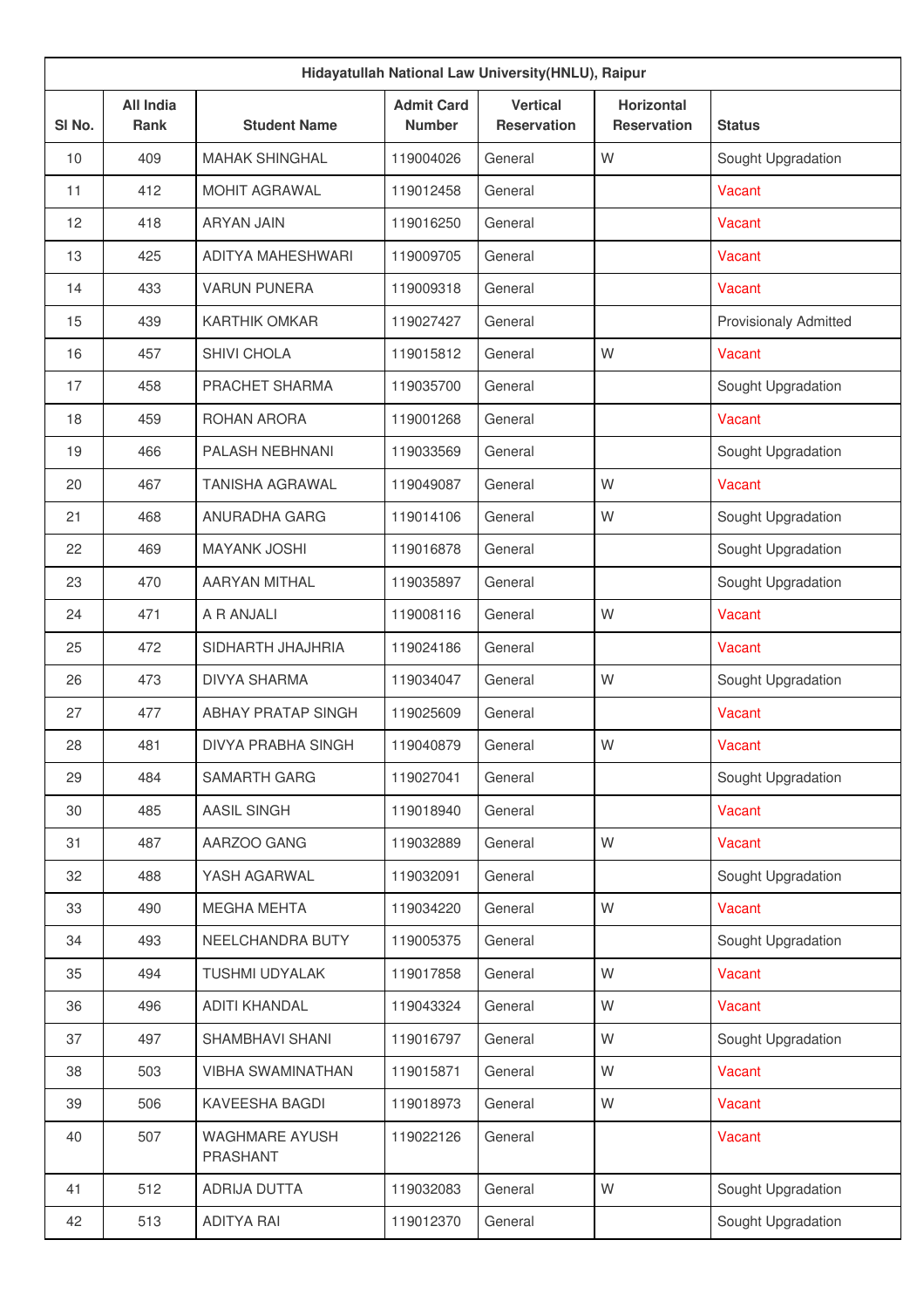| Hidayatullah National Law University(HNLU), Raipur |                                 |                                           |                                    |                                       |                                         |                              |  |  |
|----------------------------------------------------|---------------------------------|-------------------------------------------|------------------------------------|---------------------------------------|-----------------------------------------|------------------------------|--|--|
| SI No.                                             | <b>All India</b><br><b>Rank</b> | <b>Student Name</b>                       | <b>Admit Card</b><br><b>Number</b> | <b>Vertical</b><br><b>Reservation</b> | <b>Horizontal</b><br><b>Reservation</b> | <b>Status</b>                |  |  |
| 43                                                 | 517                             | AAKRITI SRIVASTAVA                        | 119005679                          | General                               | W                                       | Sought Upgradation           |  |  |
| 44                                                 | 518                             | <b>MADRI CHANDAK</b>                      | 119026696                          | General                               | W                                       | Vacant                       |  |  |
| 45                                                 | 520                             | <b>MANVI MEHTA</b>                        | 119016997                          | General                               | W                                       | Sought Upgradation           |  |  |
| 46                                                 | 521                             | KIRTI SHARMA                              | 119020001                          | General                               | W                                       | Sought Upgradation           |  |  |
| 47                                                 | 522                             | AMOGHA SHYAM<br><b>KONAMME</b>            | 119001776                          | General                               |                                         | Sought Upgradation           |  |  |
| 48                                                 | 523                             | AANAND KISHORE                            | 119002596                          | General                               |                                         | Sought Upgradation           |  |  |
| 49                                                 | 525                             | <b>RENUKA BHUSHAN</b><br><b>NEVGI</b>     | 119022716                          | General                               | W                                       | Sought Upgradation           |  |  |
| 50                                                 | 526                             | <b>SAMEER RAJPUT</b>                      | 119033308                          | General                               |                                         | Sought Upgradation           |  |  |
| 51                                                 | 527                             | <b>BURUJUPATI SIDHI</b><br>PRAMODH RAYUDU | 119002478                          | General                               |                                         | Sought Upgradation           |  |  |
| 52                                                 | 529                             | AYUSHI TALANPURIYA                        | 119034433                          | General                               | W                                       | Sought Upgradation           |  |  |
| 53                                                 | 531                             | <b>PRANSHU SHANKAR</b><br><b>TIWARI</b>   | 119013044                          | General                               |                                         | Sought Upgradation           |  |  |
| 54                                                 | 536                             | URVI BHARDWAJ                             | 119005085                          | General                               | W                                       | Sought Upgradation           |  |  |
| 55                                                 | 537                             | <b>TANISHKA SAXENA</b>                    | 119047419                          | General                               | W                                       | Sought Upgradation           |  |  |
| 56                                                 | 543                             | <b>KASHISH LALWANI</b>                    | 119012534                          | General                               | W                                       | Sought Upgradation           |  |  |
| 57                                                 | 546                             | <b>VARDA SAXENA</b>                       | 119001622                          | General                               | W                                       | Sought Upgradation           |  |  |
| 58                                                 | 549                             | <b>KSHITIJ AWASTHI</b>                    | 119003439                          | General                               |                                         | Sought Upgradation           |  |  |
| 59                                                 | 613                             | ISHI SHRIVASTAVA                          | 119017544                          | GC-CHT                                | W-CHT                                   | Sought Upgradation           |  |  |
| 60                                                 | 765                             | RIBHAV AGRAWAL                            | 119034230                          | GC-CHT                                | SAP DFF CH                              | <b>Provisionaly Admitted</b> |  |  |
| 61                                                 | 788                             | ANANYA PANDE                              | 119000608                          | GC-CHT                                |                                         | <b>Provisionaly Admitted</b> |  |  |
| 62                                                 | 893                             | <b>TISA PADHY</b>                         | 119070825                          | GC-CHT                                | W-CHT                                   | Vacant                       |  |  |
| 63                                                 | 1002                            | SHAGUN KASHYAP                            | 119037476                          | GC-CHT                                | W-CHT                                   | Sought Upgradation           |  |  |
| 64                                                 | 1030                            | SANCHITA MAKHIJA                          | 119069757                          | GC-CHT                                | W-CHT                                   | <b>Provisionaly Admitted</b> |  |  |
| 65                                                 | 1033                            | SHUBHAM JINDAL                            | 119032608                          | GC-CHT                                |                                         | <b>Provisionaly Admitted</b> |  |  |
| 66                                                 | 1157                            | SHASHWAT TIWARI                           | 119060207                          | GC-CHT                                |                                         | <b>Provisionaly Admitted</b> |  |  |
| 67                                                 | 1163                            | SAMARTH SINGH                             | 119036639                          | GC-CHT                                |                                         | Vacant                       |  |  |
| 68                                                 | 1173                            | SAKSHAM NALOTIA                           | 119036335                          | GC-CHT                                |                                         | Vacant                       |  |  |
| 69                                                 | 1362                            | <b>ANAND SINGH</b>                        | 119028892                          | GC-CHT                                |                                         | Provisionaly Admitted        |  |  |
| 70                                                 | 1449                            | PRANEET PANDEY                            | 119028442                          | GC-CHT                                |                                         | Sought Upgradation           |  |  |
| 71                                                 | 1465                            | SAKSHI SHRIVASTAVA                        | 119035597                          | GC-CHT                                | W-CHT                                   | <b>Provisionaly Admitted</b> |  |  |
| 72                                                 | 1507                            | <b>GARIMA AGRAWAL</b>                     | 119025976                          | GC-CHT                                | W-CHT                                   | Provisionaly Admitted        |  |  |
| 73                                                 | 1512                            | ROSHAN JAJU                               | 119027759                          | GC-CHT                                |                                         | Provisionaly Admitted        |  |  |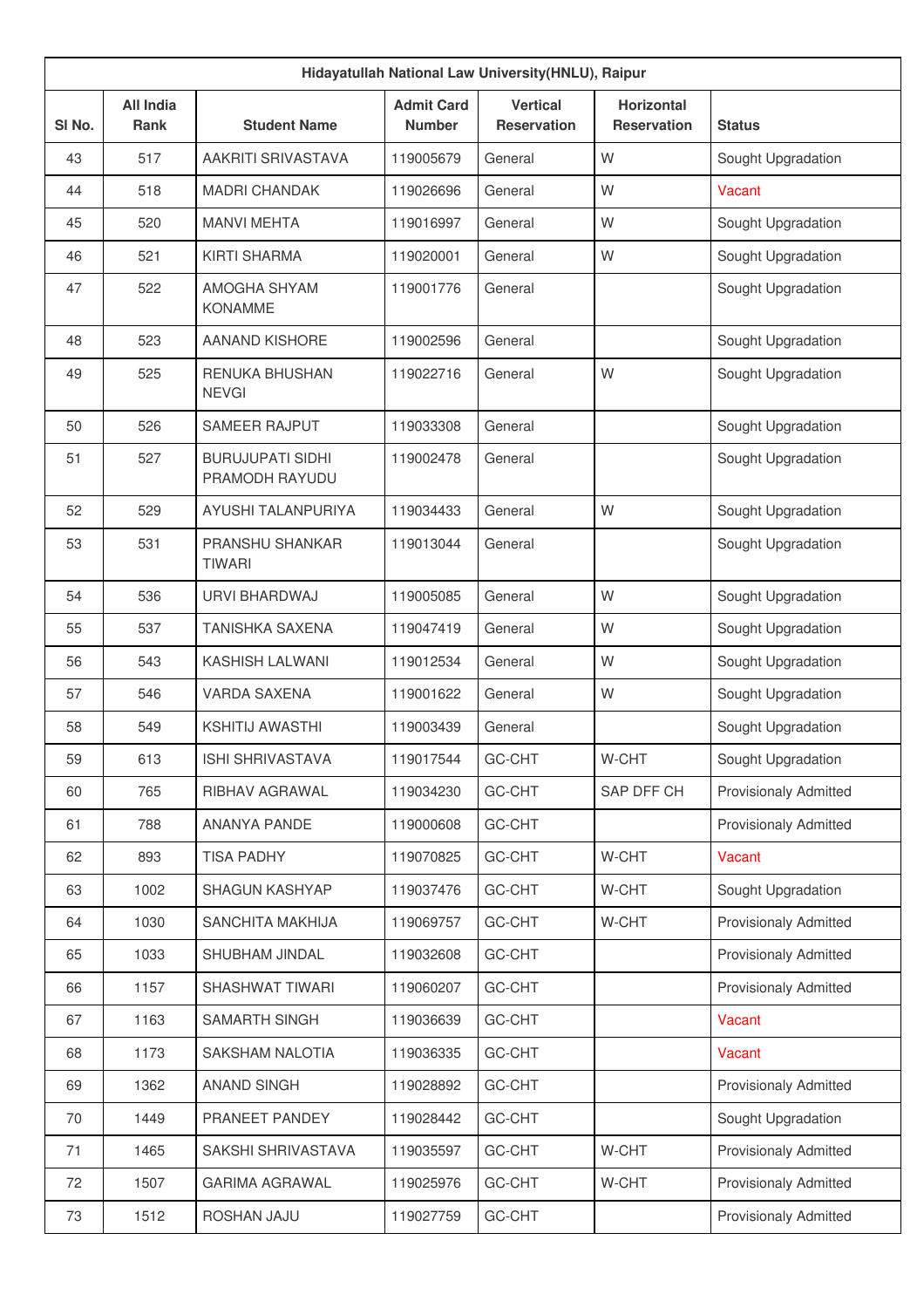| SI <sub>No.</sub> | <b>All India</b><br><b>Rank</b> | <b>Student Name</b>                    | <b>Admit Card</b><br><b>Number</b> | <b>Vertical</b><br><b>Reservation</b> | <b>Horizontal</b><br><b>Reservation</b> | <b>Status</b>                |
|-------------------|---------------------------------|----------------------------------------|------------------------------------|---------------------------------------|-----------------------------------------|------------------------------|
| 74                | 1528                            | RUPESH D SANGHVI                       | 119027240                          | GC-CHT                                |                                         | Sought Upgradation           |
| 75                | 1544                            | <b>GAURJA AERON</b>                    | 119077078                          | GC-CHT                                | W-CHT                                   | Vacant                       |
| 76                | 1989                            | <b>SHATAKSHI ARORA</b>                 | 119042331                          | GC-CHT                                | W-CHT                                   | <b>Provisionaly Admitted</b> |
| 77                | 2003                            | NAMAN KESWANI                          | 119015012                          | GC-CHT                                |                                         | <b>Provisionaly Admitted</b> |
| 78                | 2015                            | <b>TANNUSRIYA TRIPATHI</b>             | 119006942                          | GC-CHT                                | W-CHT                                   | Vacant                       |
| 79                | 2046                            | <b>ADITYA SINGH</b>                    | 119007704                          | GC-CHT                                |                                         | <b>Provisionaly Admitted</b> |
| 80                | 2113                            | <b>ARYA MITTAL</b>                     | 119005873                          | GC-CHT                                | W-CHT                                   | Sought Upgradation           |
| 81                | 2117                            | <b>SIMRAN DHANER</b>                   | 119000650                          | GC-CHT                                | W-CHT                                   | <b>Provisionaly Admitted</b> |
| 82                | 2157                            | <b>HARSH MITTAL</b>                    | 119069957                          | GC-CHT                                |                                         | Sought Upgradation           |
| 83                | 2179                            | <b>ISHAAN SINGH</b><br><b>KUSHWAHA</b> | 119012727                          | GC-CHT                                |                                         | <b>Provisionaly Admitted</b> |
| 84                | 2283                            | <b>GARIMA GUPTA</b>                    | 119064919                          | GC-CHT                                | W-CHT                                   | <b>Provisionaly Admitted</b> |
| 85                | 2402                            | <b>ASHUTOSH RAJPUT</b>                 | 119006802                          | GC-CHT                                |                                         | <b>Provisionaly Admitted</b> |
| 86                | 2405                            | <b>ARUSH MITTAL</b>                    | 119021722                          | GC-CHT                                |                                         | <b>Provisionaly Admitted</b> |
| 87                | 2421                            | <b>DHEERAJ RATHI</b>                   | 119053462                          | GC-CHT                                |                                         | Sought Upgradation           |
| 88                | 2499                            | ADHYA SHARMA                           | 119011981                          | GC-CHT                                | W-CHT                                   | <b>Provisionaly Admitted</b> |
| 89                | 2782                            | <b>HRITI PAREKH</b>                    | 119028452                          | GC-CHT                                | W-CHT                                   | <b>Provisionaly Admitted</b> |
| 90                | 2792                            | RISHABH AGRAWAL                        | 119000307                          | GC-CHT                                |                                         | <b>Provisionaly Admitted</b> |
| 91                | 4515                            | PRAKHAR KUMAR SAHU                     | 119033273                          | OBC-CHT                               |                                         | <b>Provisionaly Admitted</b> |
| 92                | 4581                            | SEJAL SAHU                             | 119024426                          | OBC-CHT                               | W-CHT                                   | <b>Provisionaly Admitted</b> |
| 93                | 4889                            | SHUBHAM ADITYA                         | 119000109                          | OBC-CHT                               |                                         | <b>Provisionaly Admitted</b> |
| 94                | 4940                            | <b>VINAY KUMAR</b>                     | 119043912                          | SC                                    |                                         | Vacant                       |
| 95                | 5233                            | SUBODH NANDKISHOR<br>AMBADE            | 119044945                          | SC                                    |                                         | Vacant                       |
| 96                | 5350                            | <b>ABHISHEK GAUTAM</b>                 | 119022071                          | SC                                    |                                         | Sought Upgradation           |
| 97                | 5723                            | <b>ROHAN SINGH</b>                     | 119011449                          | SC                                    |                                         | Sought Upgradation           |
| 98                | 5906                            | SANDEEP PATEL                          | 119063990                          | OBC-CHT                               |                                         | <b>Provisionaly Admitted</b> |
| 99                | 6059                            | <b>SRIJIT SAHA</b>                     | 119006686                          | SC                                    |                                         | Vacant                       |
| 100               | 6131                            | P SPOORTHY                             | 119044571                          | SC                                    | W                                       | Vacant                       |
| 101               | 6257                            | <b>TRIPTI JAISWAL</b>                  | 119016968                          | OBC-CHT                               | W-CHT                                   | Provisionaly Admitted        |
| 102               | 6262                            | DEYASHINI MONDAL                       | 119003575                          | SC                                    | W                                       | Sought Upgradation           |
| 103               | 6465                            | AAYUSHI KHEDE                          | 119008883                          | SC                                    | W                                       | Sought Upgradation           |
| 104               | 6503                            | <b>SUSMITA MANDAL</b>                  | 119046677                          | SC                                    | W                                       | Provisionaly Admitted        |
| 105               | 6542                            | <b>KRITIKA SINGH</b>                   | 119017015                          | SC                                    | W                                       | Sought Upgradation           |
| 106               | 6554                            | <b>BIKRAM PRAMANIK</b>                 | 119045963                          | SC                                    |                                         | <b>Provisionaly Admitted</b> |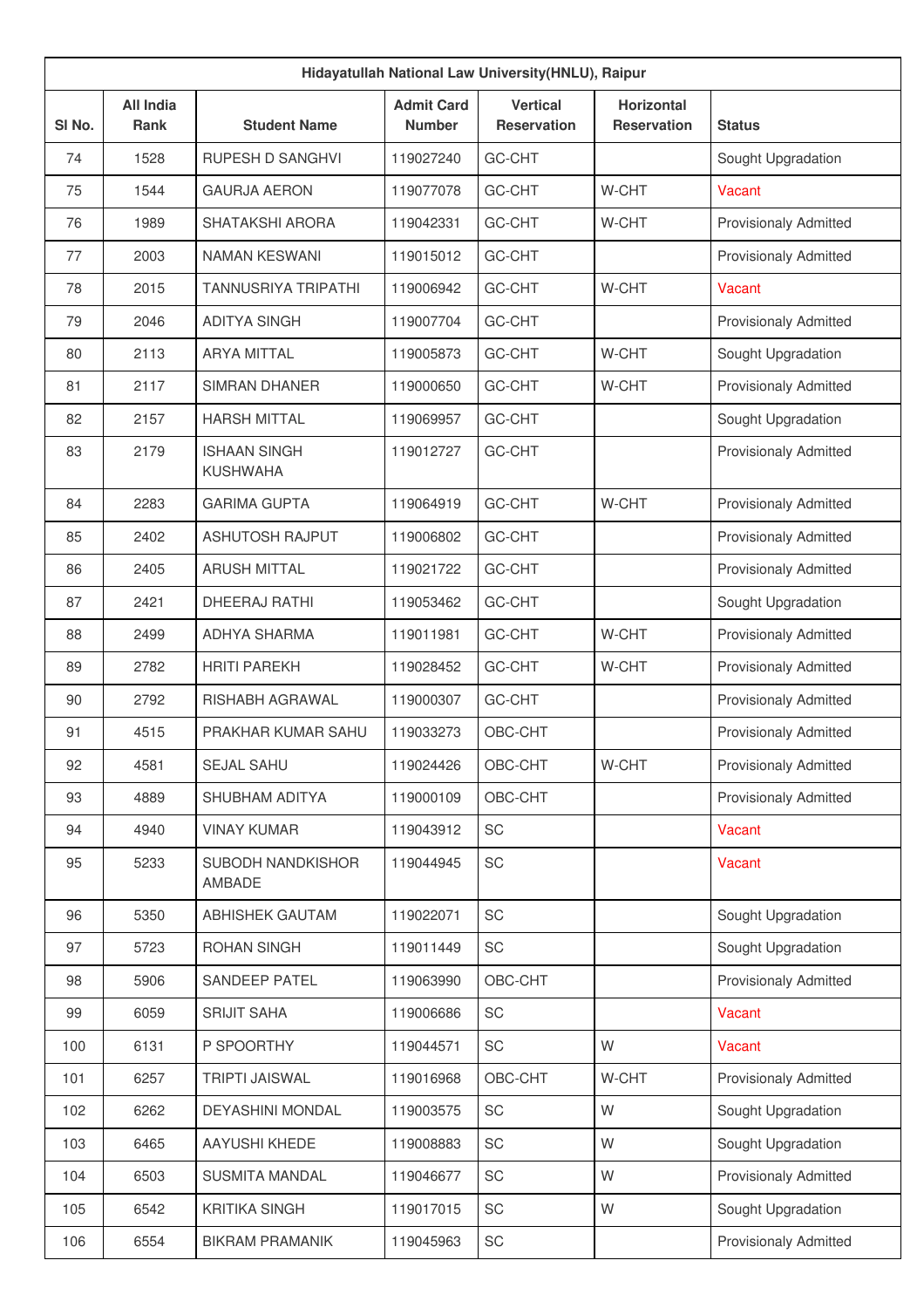| Hidayatullah National Law University(HNLU), Raipur |                          |                                      |                                    |                                       |                                         |                              |  |  |
|----------------------------------------------------|--------------------------|--------------------------------------|------------------------------------|---------------------------------------|-----------------------------------------|------------------------------|--|--|
| SI No.                                             | <b>All India</b><br>Rank | <b>Student Name</b>                  | <b>Admit Card</b><br><b>Number</b> | <b>Vertical</b><br><b>Reservation</b> | <b>Horizontal</b><br><b>Reservation</b> | <b>Status</b>                |  |  |
| 107                                                | 6560                     | <b>MAYANK CHANDRA</b>                | 119017910                          | OBC-CHT                               |                                         | <b>Provisionaly Admitted</b> |  |  |
| 108                                                | 6580                     | <b>DIVYANSHU SINGH</b>               | 119050780                          | OBC-CHT                               |                                         | Vacant                       |  |  |
| 109                                                | 6823                     | MANISH KUMAR YADAV                   | 119022251                          | OBC-CHT                               |                                         | <b>Provisionaly Admitted</b> |  |  |
| 110                                                | 6877                     | PRIYANSHI KANSHORIYA                 | 119063027                          | SC                                    | W                                       | Vacant                       |  |  |
| 111                                                | 6920                     | <b>SOUMYA SHEFALI</b><br>CHANDRAKAR  | 119027164                          | OBC-CHT                               | W-CHT                                   | <b>Provisionaly Admitted</b> |  |  |
| 112                                                | 7075                     | NIHARIKA SONKAMLE                    | 119006911                          | SC-CHT                                | W-CHT                                   | <b>Provisionaly Admitted</b> |  |  |
| 113                                                | 7712                     | <b>SHAILI MEENA</b>                  | 119022342                          | <b>ST</b>                             | W                                       | Vacant                       |  |  |
| 114                                                | 8027                     | <b>MILI RAWAT</b>                    | 119046618                          | <b>ST</b>                             | W                                       | <b>Vacant</b>                |  |  |
| 115                                                | 8276                     | <b>KHUSHBOO</b><br><b>CHANDRAKAR</b> | 119029342                          | OBC-CHT                               | W-CHT                                   | <b>Provisionaly Admitted</b> |  |  |
| 116                                                | 8374                     | <b>MUSKAAN</b>                       | 119034270                          | <b>ST</b>                             | W                                       | Vacant                       |  |  |
| 117                                                | 8567                     | AASTHA GUSHINGA                      | 119027888                          | <b>ST</b>                             | W                                       | Sought Upgradation           |  |  |
| 118                                                | 8811                     | <b>ABHIJEET PRADHAN</b>              | 119020324                          | OBC-CHT                               |                                         | <b>Provisionaly Admitted</b> |  |  |
| 119                                                | 10184                    | M ANOKBA PONGEN                      | 119073007                          | <b>ST</b>                             |                                         | Sought Upgradation           |  |  |
| 120                                                | 10212                    | <b>RAGINI SINGH</b>                  | 119023863                          | General                               | PWD*, W                                 | Vacant                       |  |  |
| 121                                                | 10386                    | <b>DILMOL SINGH SANDHU</b>           | 119031351                          | General                               | PWD <sup>*</sup>                        | <b>Provisionaly Admitted</b> |  |  |
| 122                                                | 10719                    | <b>MONIKA MEENA</b>                  | 119021404                          | <b>ST</b>                             | W                                       | Vacant                       |  |  |
| 123                                                | 11897                    | RITIN AARSH KUJUR                    | 119027590                          | ST-CHT                                |                                         | Sought Upgradation           |  |  |
| 124                                                | 12518                    | SACHIN K K                           | 119073456                          | General                               | PWD <sup>*</sup>                        | Sought Upgradation           |  |  |
| 125                                                | 14500                    | <b>RAVI RANJAN</b>                   | 119007434                          | General                               | PWD <sup>*</sup>                        | <b>Provisionaly Admitted</b> |  |  |
| 126                                                | 15155                    | <b>OJASWI RAMTEKE</b>                | 119028281                          | SC-CHT                                | W-CHT                                   | Provisionaly Admitted        |  |  |
| 127                                                | 17754                    | AMNENDRA SINGH<br><b>TANDON</b>      | 119022367                          | SC-CHT                                |                                         | <b>Provisionaly Admitted</b> |  |  |
| 128                                                | 19733                    | UMASHANKAR SIDAR                     | 119001658                          | ST-CHT                                |                                         | <b>Provisionaly Admitted</b> |  |  |
| 129                                                | 19753                    | <b>AMAN SONWANI</b>                  | 119060815                          | SC-CHT                                |                                         | Provisionaly Admitted        |  |  |
| 130                                                | 19894                    | AYUSH MANDEKAR                       | 119017430                          | SC-CHT                                |                                         | Provisionaly Admitted        |  |  |
| 131                                                | 20453                    | SRISHTI KIRAN EKKA                   | 119010151                          | ST-CHT                                | W-CHT                                   | Vacant                       |  |  |
| 132                                                | 21415                    | SHREYA MANDAVI                       | 119012578                          | ST-CHT                                | W-CHT                                   | <b>Provisionaly Admitted</b> |  |  |
| 133                                                | 22401                    | <b>AYUSHI SAHU</b>                   | 119003869                          | GC-CHT                                | SAP DFF CH*,<br>W-CHT                   | Sought Upgradation           |  |  |
| 134                                                | 23670                    | <b>VIKASH NATTY</b>                  | 119036544                          | ST-CHT                                |                                         | <b>Provisionaly Admitted</b> |  |  |
| 135                                                | 23863                    | <b>MAHIMA SINGH KANWAR</b>           | 119049252                          | ST-CHT                                | W-CHT                                   | <b>Provisionaly Admitted</b> |  |  |
| 136                                                | 24000                    | ADITYA BHATPAHRI                     | 119012574                          | SC-CHT                                |                                         | <b>Provisionaly Admitted</b> |  |  |
| 137                                                | 24128                    | SOURABH MANHAR                       | 119000052                          | SC-CHT                                |                                         | <b>Provisionaly Admitted</b> |  |  |